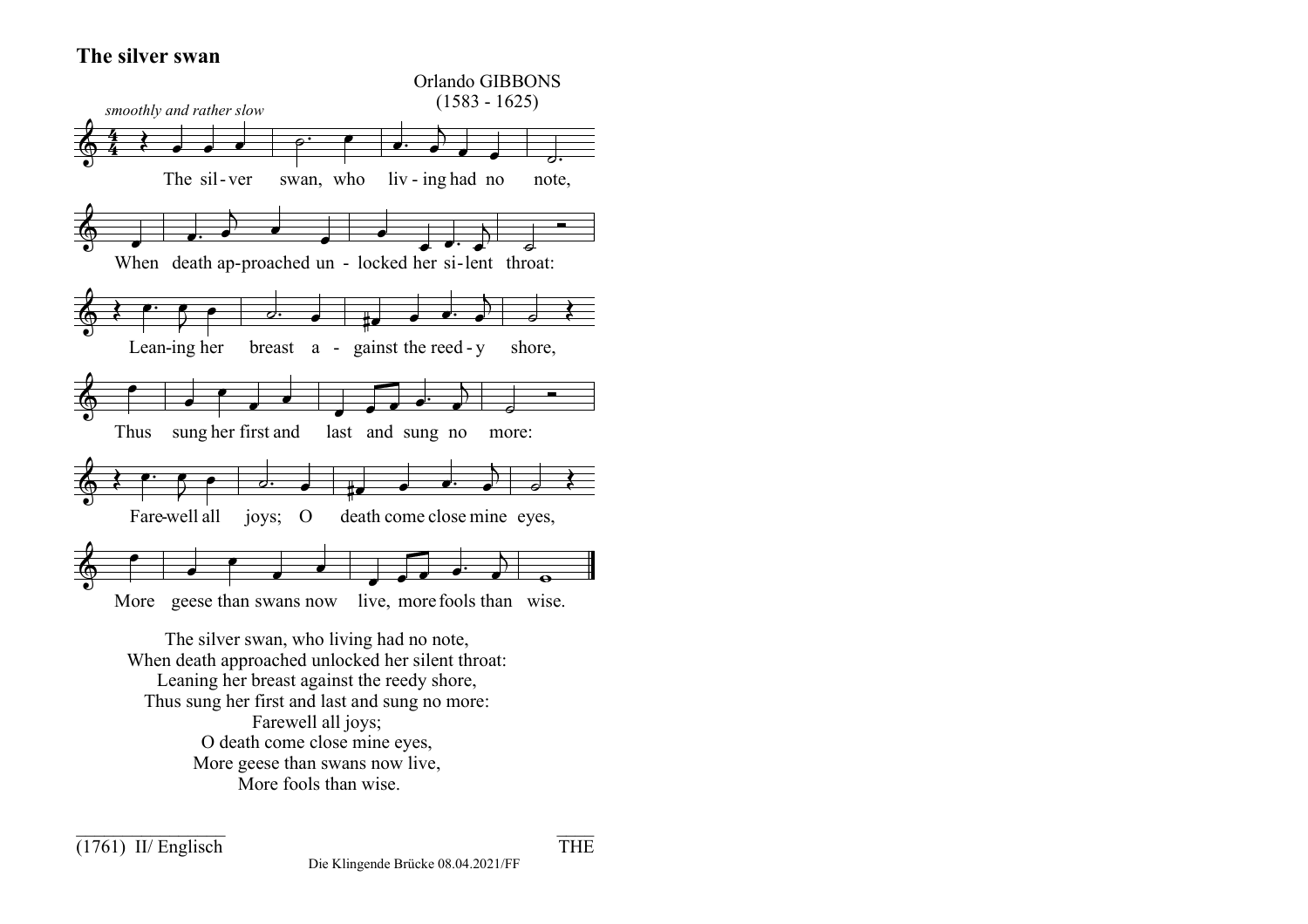## **The silver swan**

*smoothly and rather slow fließend und ziemlich langsam* 

| The silver swan,              | Der silberne Schwan,                                             |
|-------------------------------|------------------------------------------------------------------|
| who living had no note,       | der, als er lebte, nicht singen konnte,                          |
| When death approached         | als der Tod sich näherte,                                        |
| unlocked her silent throat,   | seine stille Kehle öffnete.                                      |
| Leaning her breast            | Er lehnte seine Brust                                            |
| against the reedy shore,      | an das mit Schilf bewachsene Ufer,                               |
| Thus sung her first and last, | und sang zum ersten und zum letzten Mal,                         |
| and sung no more.             | und sang nie mehr.                                               |
| Farewell all joys,            | Lebt wohl, alle Freuden,                                         |
|                               | O death come close mine eyes. o Tod komme, schließe meine Augen. |
| More geese                    | Mehr Gänse                                                       |
| than swans now live,          | als Schwäne leben zur Zeit,                                      |
| more fools than wise.         | mehr Narren als Weise.                                           |

SO/KH 260603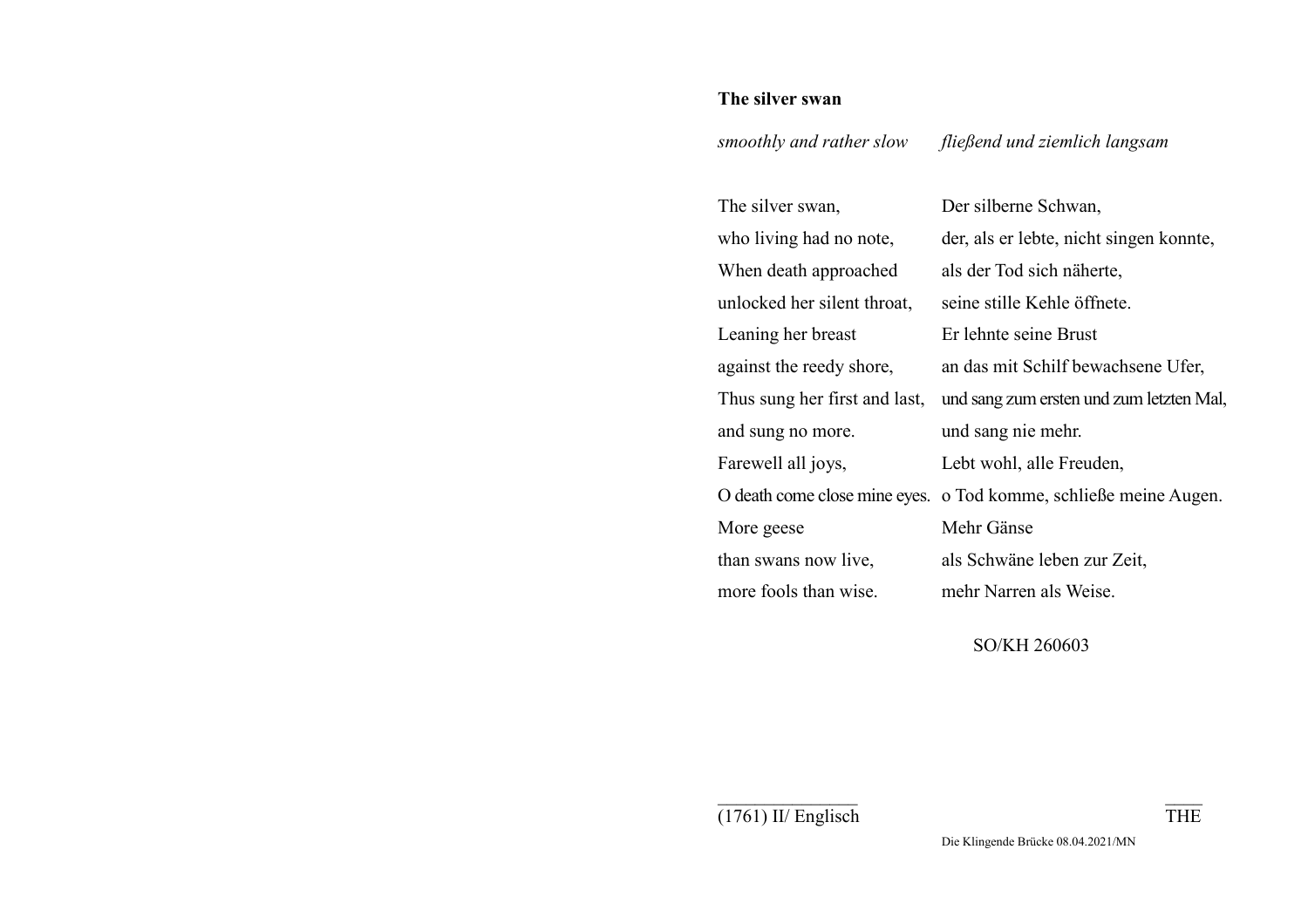## **The silver swan**